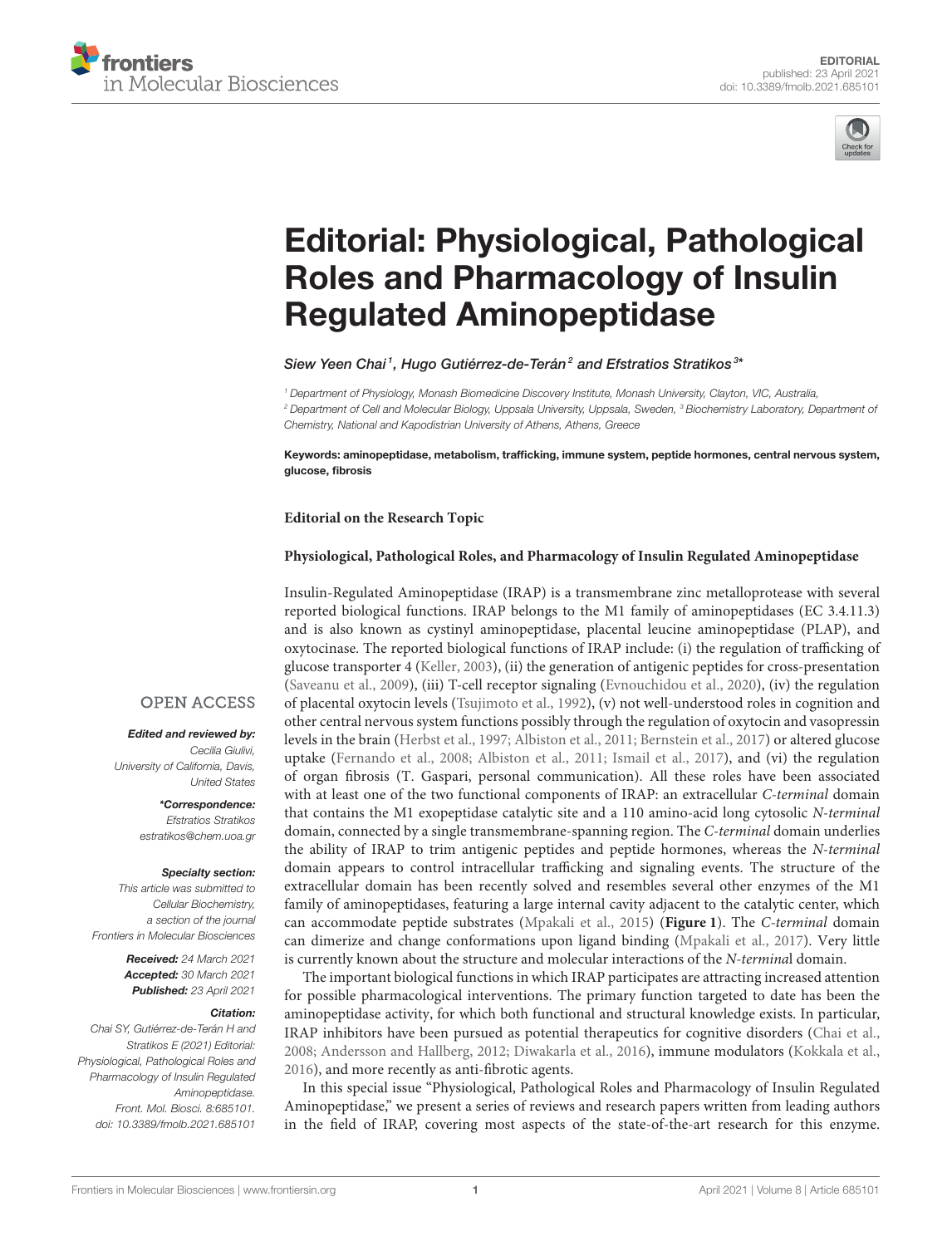

<span id="page-1-5"></span>With regards to the role of IRAP in metabolism, [Trocmé et al.](https://doi.org/10.3389/fmolb.2020.596141) explore the possibility of using serum IRAP as a novel biomarker of prediabetes and type 2 diabetes, [Krskova et al.](https://doi.org/10.3389/fmolb.2020.586225) demonstrate that IRAP inhibition improves glucose clearance in obese Zucker rats and [Segarra et al.](https://doi.org/10.3389/fmolb.2020.00094) demonstrate how different types of dietary fat intake can affect IRAP and Alanyl aminopeptidase activities in the frontal cortex of the brain, the liver, and plasma. Exploring the role of IRAP in the immune system, Weimershaus et al. [demonstrate how IRAP endosomes control phagosomal](https://doi.org/10.3389/fcell.2020.585713) maturation in dendritic cells and [Descamps et al.](https://doi.org/10.3389/fmolb.2020.583556) explore the role of IRAP in endocytic trafficking and receptor signaling in immune cells. Related to the role of IRAP in the central nervous system, [Goto et al.](https://doi.org/10.3389/fmolb.2020.00168) describe a reciprocal relationship between IRAP expression and vasopressin levels in the murine brain.

## **REFERENCES**

- <span id="page-1-2"></span>Albiston, A. L., Diwakarla, S., Fernando, R. N., Mountford, S. J., Yeatman, H. R., Morgan, B., et al. (2011). Identification and development of specific inhibitors for insulin-regulated aminopeptidase as a new class of cognitive enhancers. Br. J. Pharmacol. 164, 37–47. doi: [10.1111/j.1476-5381.2011.01402.x](https://doi.org/10.1111/j.1476-5381.2011.01402.x)
- <span id="page-1-7"></span>Andersson, H., and Hallberg, M. (2012). Discovery of inhibitors of insulinregulated aminopeptidase as cognitive enhancers. Int. J. Hypertens. 2012:789671. doi: [10.1155/2012/789671](https://doi.org/10.1155/2012/789671)
- <span id="page-1-3"></span>Bernstein, H. G., Müller, S., Dobrowolny, H., Wolke, C., Lendeckel, U., Bukowska, A., et al. (2017). Insulin-regulated aminopeptidase immunoreactivity is abundantly present in human hypothalamus and posterior pituitary gland, with reduced expression in paraventricular and suprachiasmatic neurons in chronic schizophrenia. Eur. Arch. Psychiatry Clin. Neurosci. [267, 427–443. doi: 10.1007/s00406-016-0](https://doi.org/10.1007/s00406-016-0757-7) 757-7
- <span id="page-1-6"></span>Chai, S. Y., Yeatman, H. R., Parker, M. W., Ascher, D. B., Thompson, P. E., Mulvey, H. T., et al. (2008). Development of cognitive enhancers based on

In view of the two functional domains of IRAP, [Vear et al.](https://doi.org/10.3389/fcell.2020.585237) explore the under-studied relationship between the N-terminal cytosolic and the C-terminal catalytic domains of IRAP and how the localization of IRAP may play an important role in defining its physiological or pathological functions. Finally, a number of articles explore the development of IRAP inhibitors with potential pharmacological and chemical biology applications: [Georgiadis et al.](https://doi.org/10.3389/fphar.2020.585838) provide a broad review on the development of IRAP inhibitors, [Barlow and Thompson](https://doi.org/10.3389/fphar.2020.585930) focus on efforts to develop inhibitors inspired by other members of the M1 family of aminopeptidases, [Hallberg et al.](https://doi.org/10.3389/fphar.2020.590855) review the development of angiotensin IV inspired small peptidemimetic inhibitors for IRAP and [Vanga et al.](https://doi.org/10.3389/fmolb.2021.625274) explore the structural basis of inhibition of IRAP by benzopyran-based compounds.

It is becoming clear that the important biological functions played by IRAP will undoubtably sustain scientific interest on this enzyme in the coming years, especially in view of newly discovered functions with poorly understood molecular mechanisms. However, its multitude of biological roles could also act as a deterrent for drug development efforts. Likely, IRAPs tractability as a pharmaceutical target will greatly depend on detailed mechanistical analysis and prioritization of its biological functions, an aspect in which this Special Issue contributes. On the other hand, solid pre-existing progress in inhibitor design and development could incentivize drug development efforts as highlighted by contributed articles to this Special Issue. The possible effect of active-site inhibitors to IRAP's trafficking functions needs to be carefully addressed, an aspect that will certainly benefit from further work on the interplay of the two domains of IRAP. Regardless of these potential caveats, one thing is clear: the coming together of IRAP researchers from different fields and the continued frank and honest discussion that ensues will ensure that progress will be made, paving the way for the validation of IRAP as a tractable therapeutic target in the future.

# AUTHOR CONTRIBUTIONS

All authors contributed to the writing of the editorial and have approved the final version.

inhibition of insulin-regulated aminopeptidase. BMC Neurosci. 9(Suppl. 2):S14. doi: [10.1186/1471-2202-9-S2-S14](https://doi.org/10.1186/1471-2202-9-S2-S14)

- <span id="page-1-8"></span>Diwakarla, S., Nylander, E., Gronbladh, A., Vanga, S. R., Khan, Y. S., Gutierrezde-Teran, H., et al. (2016). Binding to and inhibition of insulin-regulated aminopeptidase by macrocyclic disulfides enhances spine density. Mol. Pharmacol. 89, 413–424. doi: [10.1124/mol.115.102533](https://doi.org/10.1124/mol.115.102533)
- <span id="page-1-0"></span>Evnouchidou, I., Chappert, P., Benadda, S., Zucchetti, A., Weimershaus, M., Bens, M., et al. (2020). IRAP-dependent endosomal T cell receptor signalling is essential for T cell responses. Nat. Commun. 11:2779. doi: [10.1038/s41467-020-16471-7](https://doi.org/10.1038/s41467-020-16471-7)
- <span id="page-1-4"></span>Fernando, R. N., Albiston, A. L., and Chai, S. Y. (2008). The insulin-regulated aminopeptidase IRAP is colocalised with GLUT4 in the mouse hippocampus– potential role in modulation of glucose uptake in neurones? Eur. J. Neurosci. 28, 588–598. doi: [10.1111/j.1460-9568.2008.06347.x](https://doi.org/10.1111/j.1460-9568.2008.06347.x)
- <span id="page-1-1"></span>Herbst, J. J., Ross, S. A., Scott, H. M., Bobin, S. A., Morris, N. J., Lienhard, G. E., et al. (1997). Insulin stimulates cell surface aminopeptidase activity toward vasopressin in adipocytes. Am. J. Physiol. 272, E600–E606. doi: [10.1152/ajpendo.1997.272.4.E600](https://doi.org/10.1152/ajpendo.1997.272.4.E600)